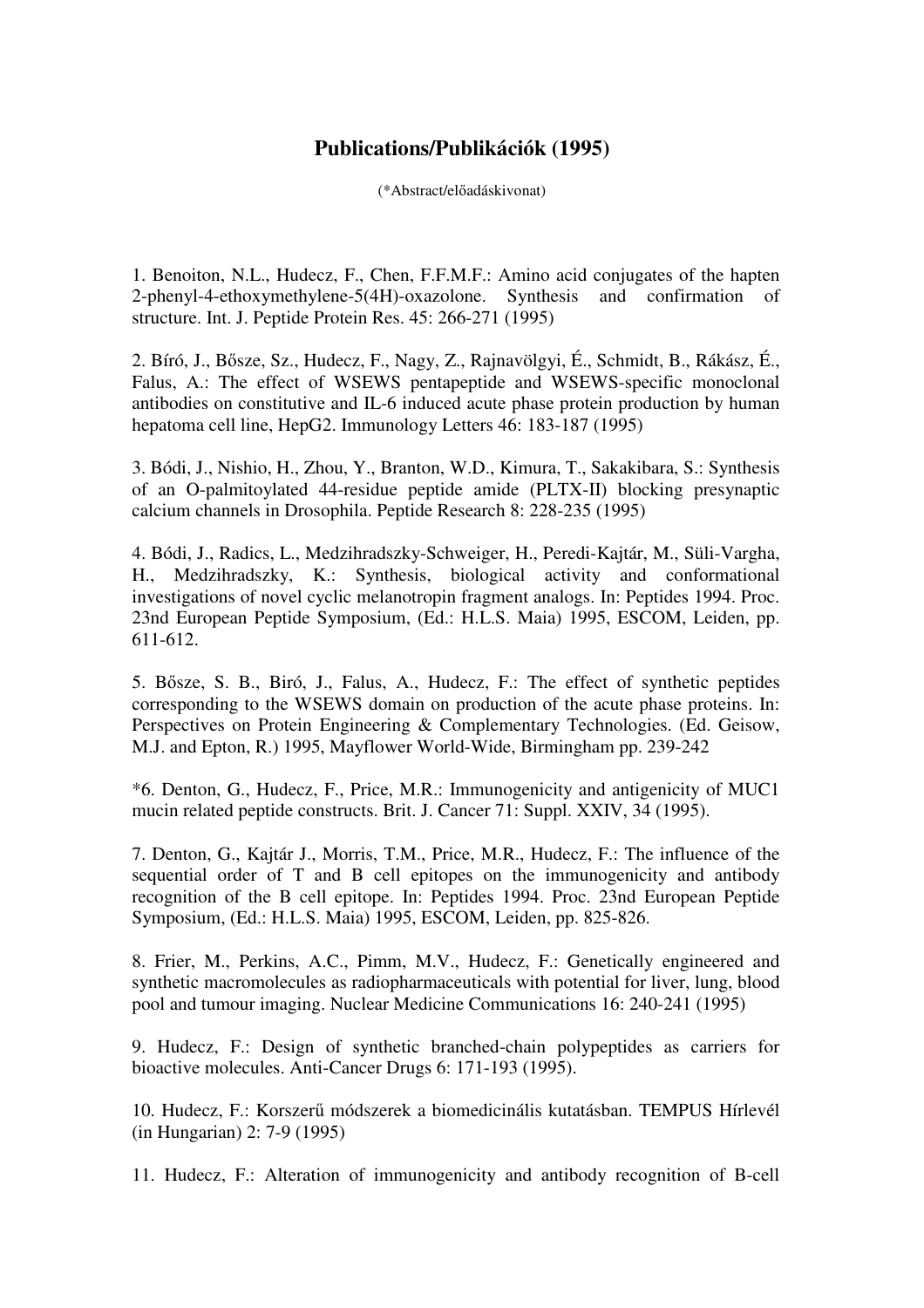epitopes by synthetic branched polypeptide carriers with poly[L-lysine] Backbone. Biomedical Peptides, Proteins and Nucleic Acids 1: 213-220 (1995)

12. Hudecz, F.: Tumorellenes szer (daunomicin) - elágazó láncú polipeptid konjugátumok szintézise és jellemzése. Biokémia 19: 167-173 (1995)

13. Inui, T., Kubo, S., Bódi, J., Kimura, T., Sakakibara, S.: Solution synthesis of human midkine, a 121-residue peptide with five disulfide bonds. In: Peptides 1994. Proc. 23nd European Peptide Symposium, (Ed.: H.L.S. Maia) 1995, ESCOM, Leiden, pp. 36-37.

\*14. Kóczán, Gy., Bôsze, Sz., Hudecz, F.: Synthesis and application of naphthyloxazolone derivatives of amino acids. Amino Acids 9: 70 (1995).

15. Medzihradszky-Schweiger, H., Rónai, A.Z., Kátay, E., Medzihradszky, K.: Synthetic substrate and inhibitor profile of a dipeptidyl-carboxypeptidase in rabbit ear artery. In: Peptides 1994. Proc. 23nd European Peptide Symposium, (Ed.: H.L.S. Maia) 1995, ESCOM, Leiden, pp. 893-894.

16. Mező, G., Mák, M., Bősze, Sz., Hudecz, F.: Application of different protecting groups and cleavage methods in the synthesis of peptide epitopes of Herpes simplex virus (HSV) glycoprotein D In: Peptides 1994 Proc. 23nd European Peptide Symposium, (Ed.: H.L.S. Maia) 1995, ESCOM, Leiden, pp. 299-300.

17. Moretto, V., Formaggio, F., Crisma, M., Toniolo, C., Bódi, J., Kimura, T., Sakakibara, S.: An infrared absorption study of powerful solvent systems useful for the solution synthesis of sparingly soluble peptides. Protein and Peptide Letters 2: 275-280 (1995)

18. Orosz, Gy.: Peroxi-oxalát kemilumineszcencia: Jelen és távlatok. NETI Technica 3-6 (1995)

19. Orosz, G., Rónai, A.Z., Kátay, E., Medzihradszky, K.: Kappa opioid receptor antagonists. In: Peptides 1994 Proc. 23nd European Peptide Symposium, (Ed.: H.L.S. Maia) 1995, ESCOM, Leiden, pp. 607-608.

20. Pimm, M.V., Gribben, S.J., Bogdán, K., Hudecz, F.: The charge effect on biodistribution of branched polypeptides with poly(L-lysine) backbone labelled with <sup>125</sup>I, <sup>111</sup>In or <sup>51</sup>Cr in mice. J. Controlled Release 37: 161-172 (1995)

21. Pimm, M.V., Gribben, S.J., Mező, G., Hudecz, F.: Strategies for labelling branched polypeptides with a poly(L-lysine) backbone with radioiodines (123I, 125I, 131I) and radiometals (111In, 51Cr) for biodistribution studies and radiopharmaceutical development. J. Labelled Compounds 36(2): 157-172 (1995)

22. Pimm, M.V., Gribben, S.J., Vörös, A., Hudecz, F.: Formation of immune complexes between anti-daunomycin antibody and a cis-aconityldaunomycinbranched polypeptides conjugate: a possible immunological technique for probing the drug moiety of drug-carrier conjugates. Med. Sci. Res. 23: 333-334 (1995)